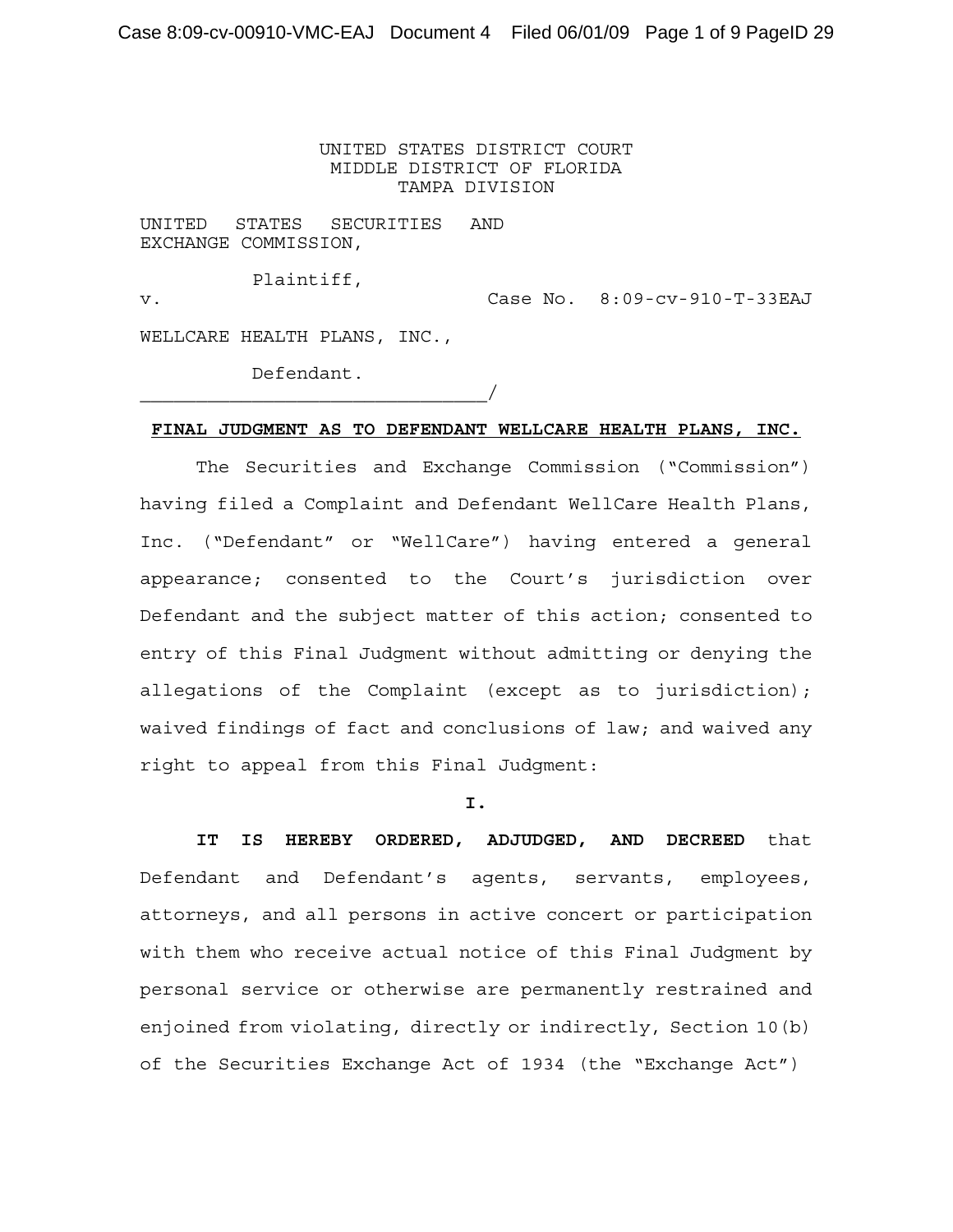[15 U.S.C. § 78j(b)] and Rule 10b-5 promulgated thereunder [17 C.F.R. § 240.10b-5], by using any means or instrumentality of interstate commerce, or of the mails, or of any facility of any national securities exchange, in connection with the purchase or sale of any security:

- (a) to employ any device, scheme, or artifice to defraud;
- (b) to make any untrue statement of a material fact or to omit to state a material fact necessary in order to make the statements made, in the light of the circumstances under which they were made, not misleading; or
- (c) to engage in any act, practice, or course of business which operates or would operate as a fraud or deceit upon any person.

#### **II.**

**IT IS HEREBY ORDERED, ADJUDGED, AND DECREED** that Defendant and Defendant's agents, servants, employees, attorneys, and all persons in active concert or participation with them who receive actual notice of this Final Judgment by personal service or otherwise are permanently restrained and enjoined from violating Section 17(a) of the Securities Act of 1933 (the "Securities Act") [15 U.S.C. § 77q(a)] in the offer or sale of any security by the use of any means or instruments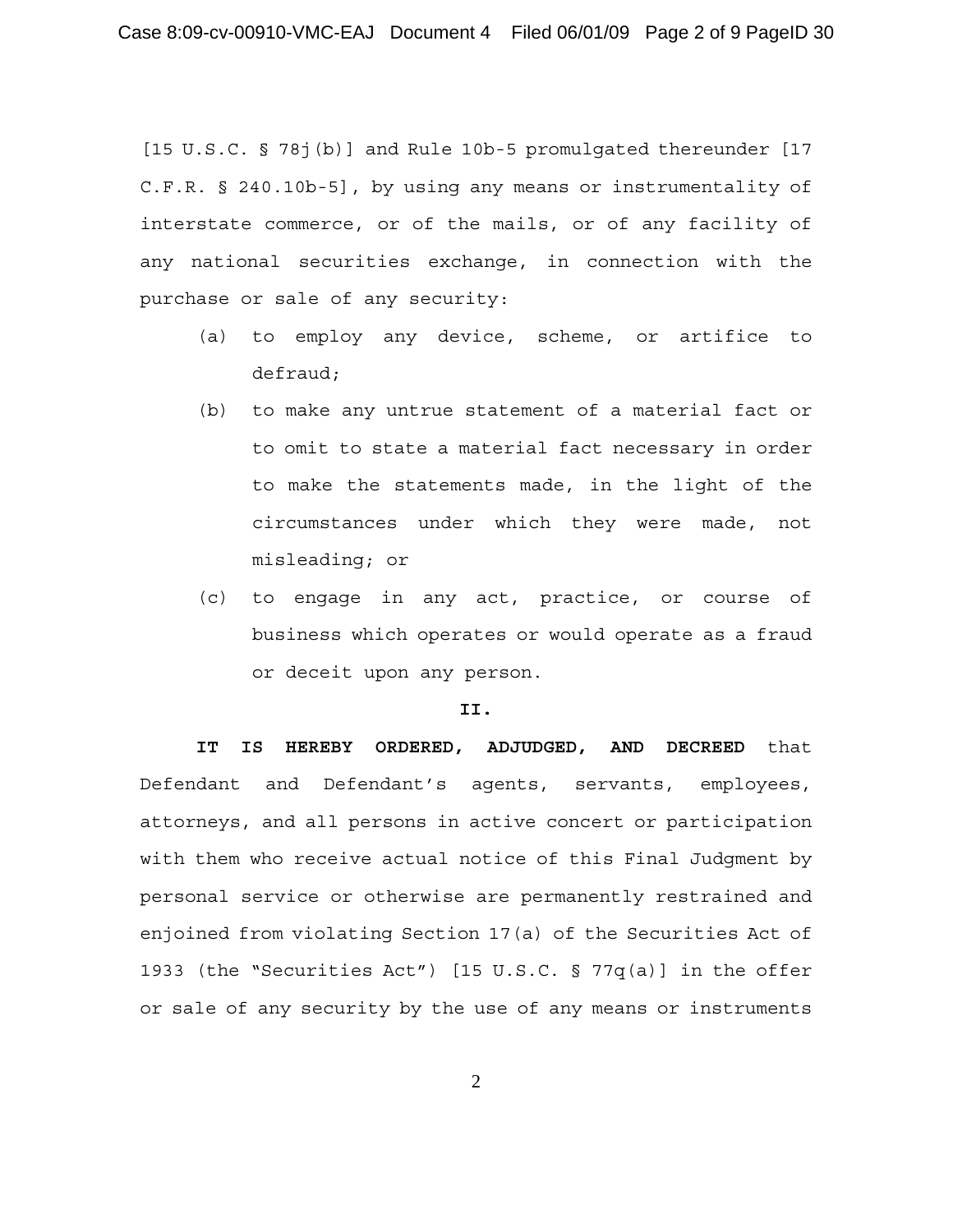of transportation or communication in interstate commerce or by use of the mails, directly or indirectly:

to employ any device, scheme, or artifice to defraud;

- (a) to obtain money or property by means of any untrue statement of material fact or omission of a material fact necessary in order to make the statements made, in light of the circumstances in which they were made, not misleading; or
- (b) to engage in any transaction, practice, or course of business which operates or would operate as a fraud or deceit on the purchaser.

### **III.**

**IT IS HEREBY FURTHER ORDERED, ADJUDGED, AND DECREED** that Defendant and Defendant's agents, servants, employees, attorneys, and all persons in active concert or participation with them who receive actual notice of this Final Judgment by personal service or otherwise are permanently restrained and enjoined from violating Section 13(a) of the Exchange Act [15 U.S.C. § 78m(a)] and Rules 12b-20, 13a-1, and 13a-13 thereunder [17 C.F.R. §§ 240.12b-20, 240.13a-1, and 240.13a-13], by:

(a) failing to file with the Commission such factually accurate and complete periodic reports as required pursuant to Section 13(a) of the Exchange Act and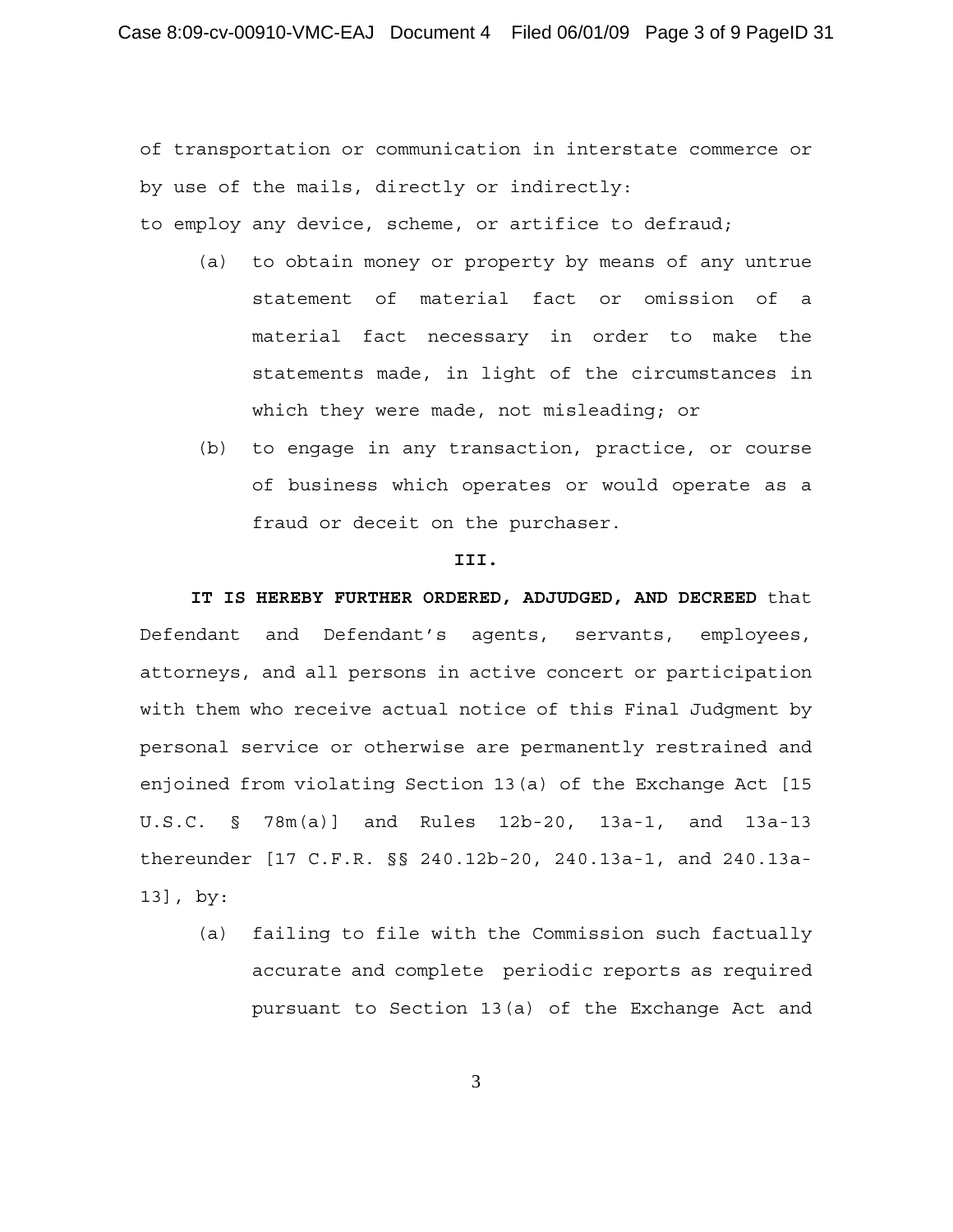Rules 13a-1 and 13a-13 thereunder; or by

(b) omitting to state, in addition to the information expressly required to be included in such annual and quarterly reports, any such further material information as may be necessary to make the required statements, in light of the circumstances under which such statements are made, not misleading.

#### **IV.**

**IT IS HEREBY FURTHER ORDERED, ADJUDGED, AND DECREED** that Defendant and Defendant's agents, servants, employees, attorneys, and all persons in active concert or participation with them who receive actual notice of this Judgment by personal service or otherwise are permanently restrained and enjoined from violating Sections 13(b)(2)(A) and 13(b)(2)(B) of the Exchange Act [15 U.S.C. §§ 78(m)(b)(2)(A) and 78m(b)(2)(B)], by:

- (a) failing to make and keep books, records, and accounts, which, in reasonable detail, accurately and fairly reflect the transactions and dispositions of its assets; or
- (b) failing to devise and maintain a system of internal accounting controls **s**ufficient to provide reasonable assurances that: (1) transactions are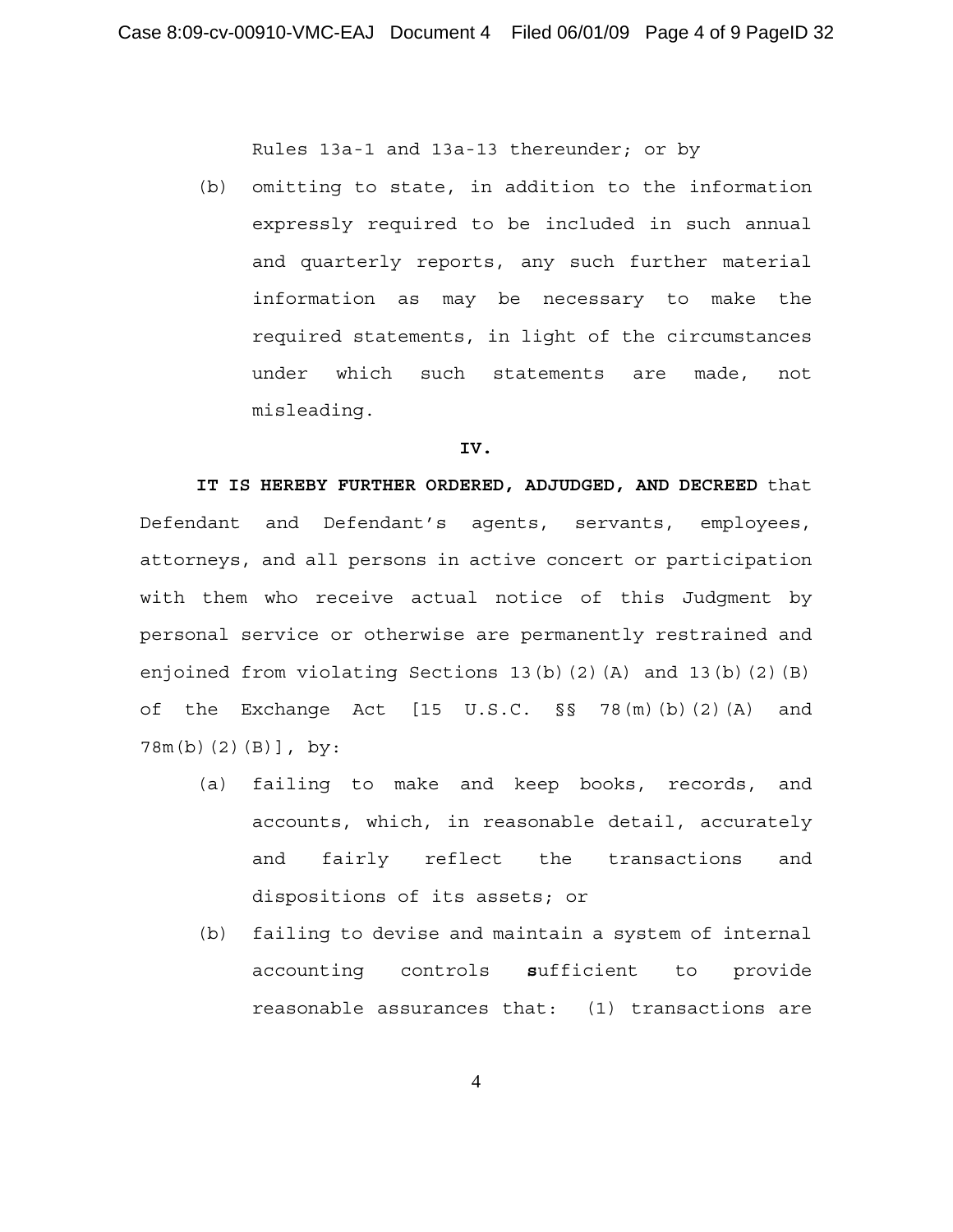executed in accordance with management's general or specific authorization; (2) transactions are recorded as necessary (a) to permit preparation of financial statements in conformity with generally accepted accounting principles (GAAP) or any other criteria applicable to such statements, and (b) to maintain accountability for assets; (3) access to assets is permitted only in accordance with management's general or specific authorization; and (4) the recorded accountability for assets is compared with the existing assets at reasonable intervals and appropriate action is taken with respect to any differences.

### **V.**

**IT IS HEREBY FURTHER ORDERED, ADJUDGED, AND DECREED** that Defendant is liable for disgorgement of \$1, representing profits gained as a result of the conduct alleged in the Complaint, and a civil penalty in the amount of \$10 million pursuant to Section 20(d)(2)(C) of the Securities Act [15 U.S.C. § 77t(d)(2)(C)] and Section  $21(d)(3)(B)(iii)$  of the Exchange Act [15 U.S.C. § 78u(d)(3)(B)(iii)]. Defendant shall satisfy these obligations by paying \$10,000,001 pursuant to the terms of the payment schedule set forth in paragraph VI below to the Clerk of this Court, together with a cover letter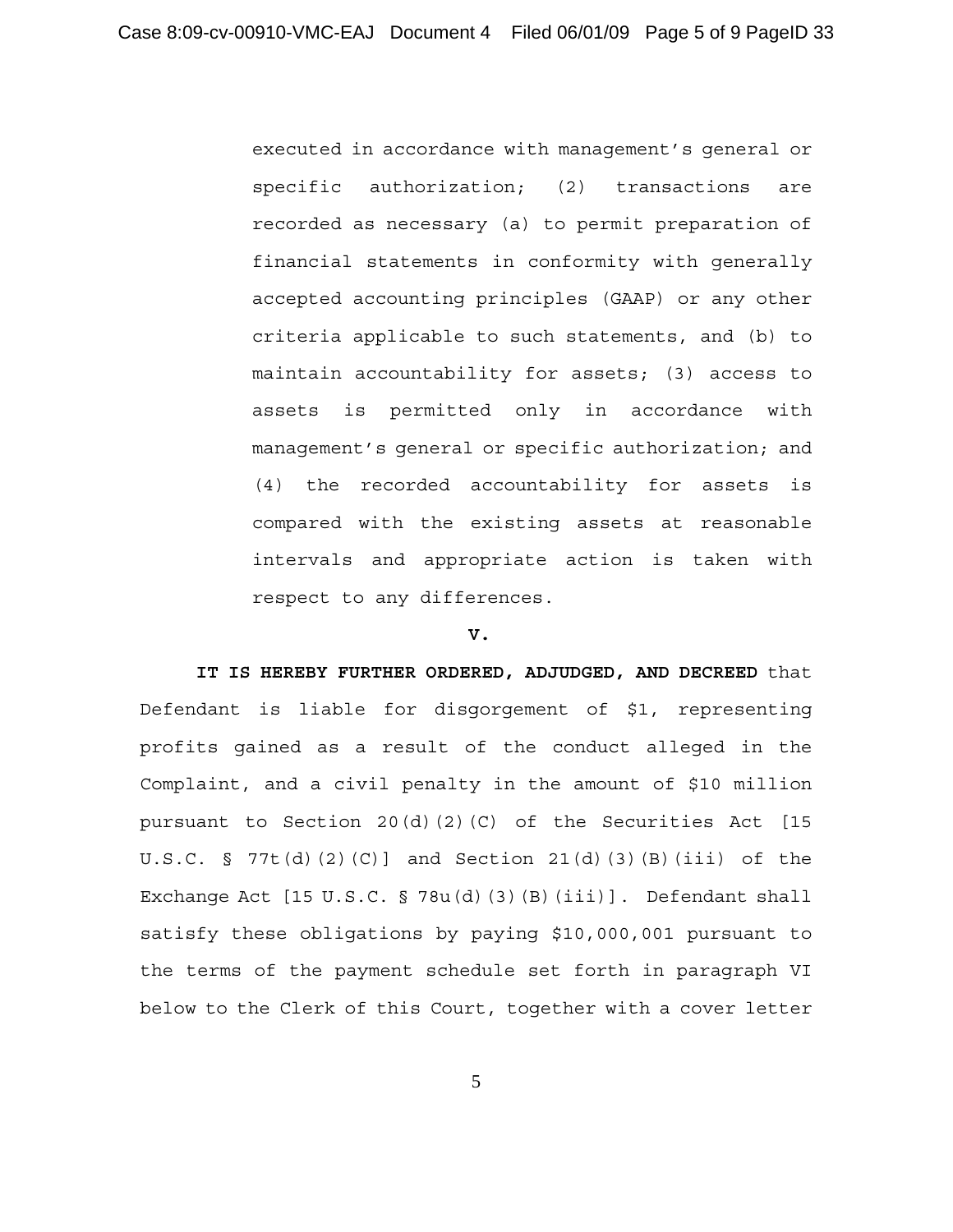identifying WellCare Health Plans, Inc. as a defendant in this action; setting forth the title and civil action number of this action and the name of this Court; and specifying that payment is made pursuant to this Final Judgment. Defendant shall simultaneously transmit photocopies of such payment and letter to the Commission's counsel in this action. By making this payment, Defendant relinquishes all legal and equitable right, title, and interest in such funds, and no part of the funds shall be returned to Defendant. Defendant shall pay post-judgment interest on any delinquent amounts pursuant to 28 U.S.C. § 1961.

The Clerk shall deposit the funds into an interest bearing account with the Court Registry Investment System ("CRIS") or any other type of interest bearing account that is utilized by the Court. These funds, together with any interest and income earned thereon (collectively, the "Fund") shall be held in the interest bearing account until further order of the Court. In accordance with 28 U.S.C. § 1914 and the guidelines set by the Director of the Administrative Office of the United States Courts, the Clerk is directed, without further order of this Court, to deduct from the income earned on the money in the Fund a fee equal to ten percent of the income earned on the Fund. Such fee shall not exceed that authorized by the Judicial Conference of the United States.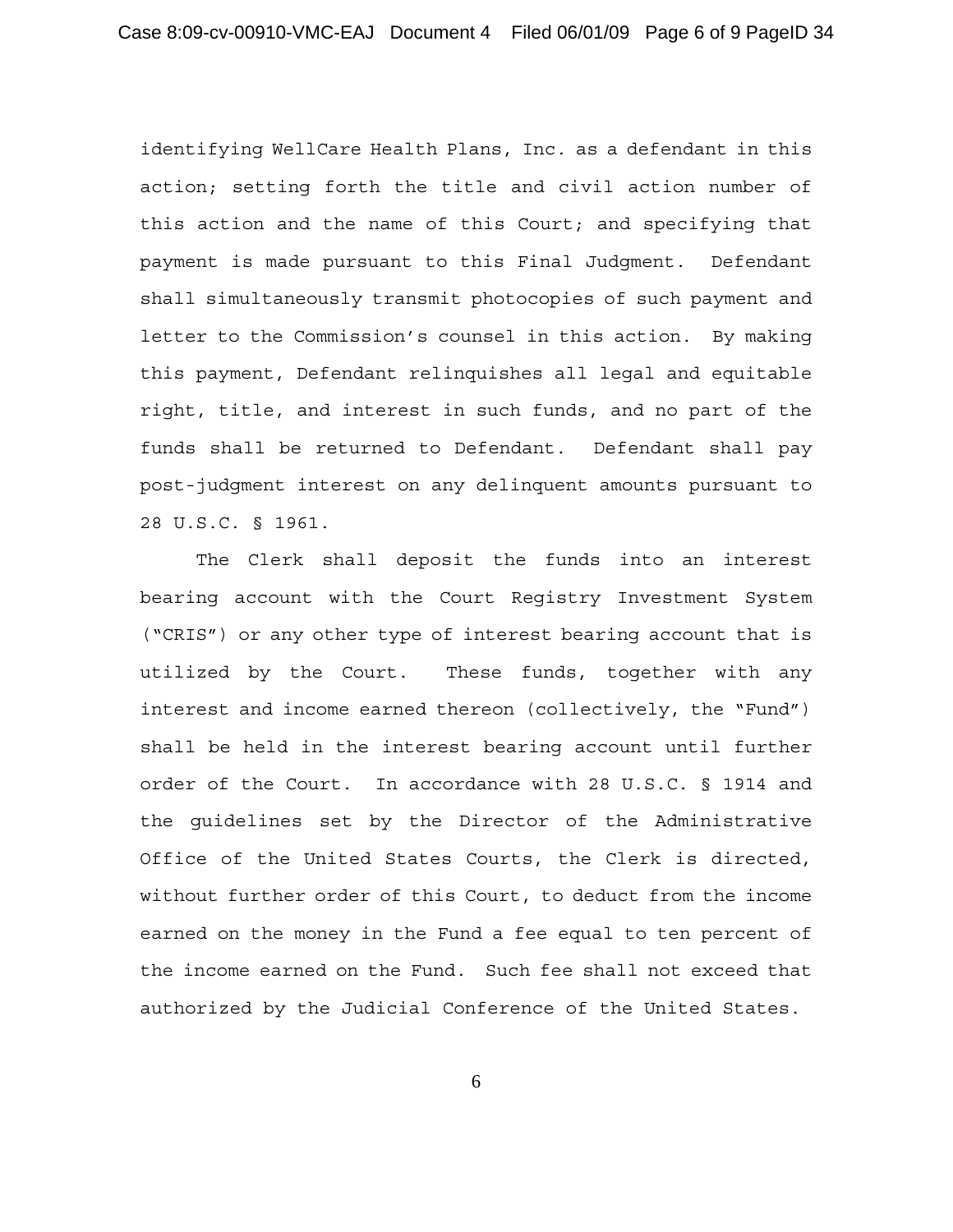The Commission may by motion propose a plan to distribute the Fund subject to the Court's approval. Such a plan may provide that the Fund shall be distributed pursuant to the Fair Fund provisions of Section 308(a) of the Sarbanes-Oxley Act of 2002. Regardless of whether any such Fair Fund distribution is made, amounts ordered to be paid as civil penalties pursuant to this Judgment shall be treated as penalties paid to the government for all purposes, including all tax purposes. To preserve the deterrent effect of the civil penalty, Defendant shall not, after offset or reduction of any award of compensatory damages in any Related Investor Action based on Defendant's payment of disgorgement in this action, argue that it is entitled to, nor shall it further benefit by, offset or reduction of such compensatory damages award by the amount of any part of Defendant's payment of a civil penalty in this action ("Penalty Offset"). If the court in any Related Investor Action grants such a Penalty Offset, Defendant shall, within 30 days after entry of a final order granting the Penalty Offset, notify the Commission's counsel in this action and pay the amount of the Penalty Offset to the United States Treasury or to a Fair Fund, as the Commission directs. Such a payment shall not be deemed an additional civil penalty and shall not be deemed to change the amount of the civil penalty imposed in this Judgment. For purposes of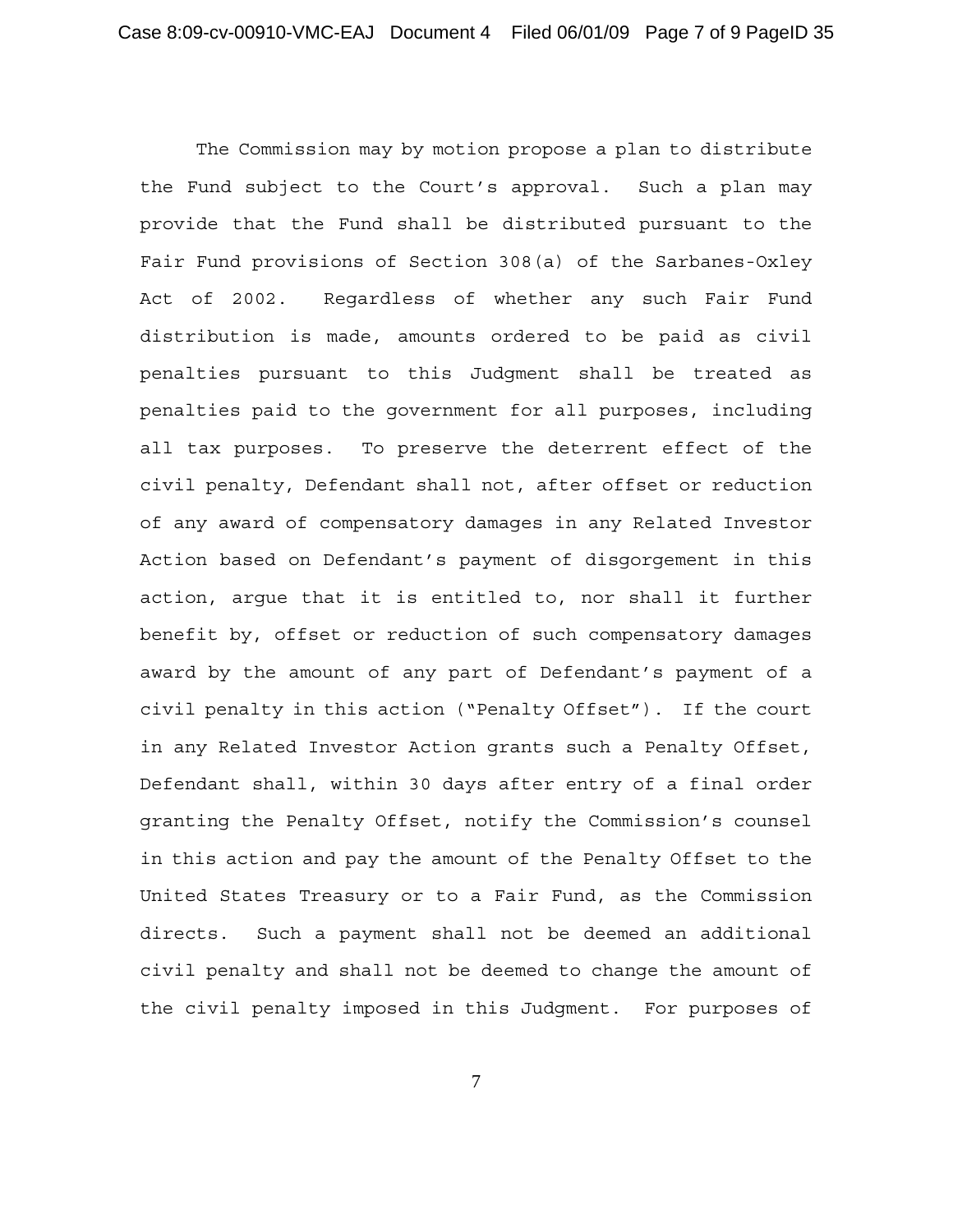this paragraph, a "Related Investor Action" means a private damages action brought against Defendant by or on behalf of one or more investors based on substantially the same facts as alleged in the Complaint in this action.

#### **VI.**

**IT IS FURTHER ORDERED, ADJUDGED, AND DECREED** that WellCare shall pay \$10,000,001 in four installments according to the following schedule: (1) \$2,500,001 within 30 calendar days of entry of this Final Judgment plus post-judgment interest pursuant to 28 U.S.C. § 1961; (2) \$2,500,000 within 90 calendar days of entry of this Final Judgment plus postjudgment interest pursuant to 28 U.S.C. § 1961; (3) \$2,500,000 within 180 calendar days of entry of this Final Judgment plus post-judgment interest pursuant to 28 U.S.C. § 1961; and (4) \$2,500,000 within 365 calendar days of entry of this Final Judgment plus post-judgment interest pursuant to 28 U.S.C. § 1961. If WellCare fails to make any payment by the date agreed and/or in the amount agreed according to the schedule set forth above, all outstanding payments under this Final Judgment, including post-judgment interest, minus any payments made, shall become due and payable immediately without further application to the Court.

# **VII.**